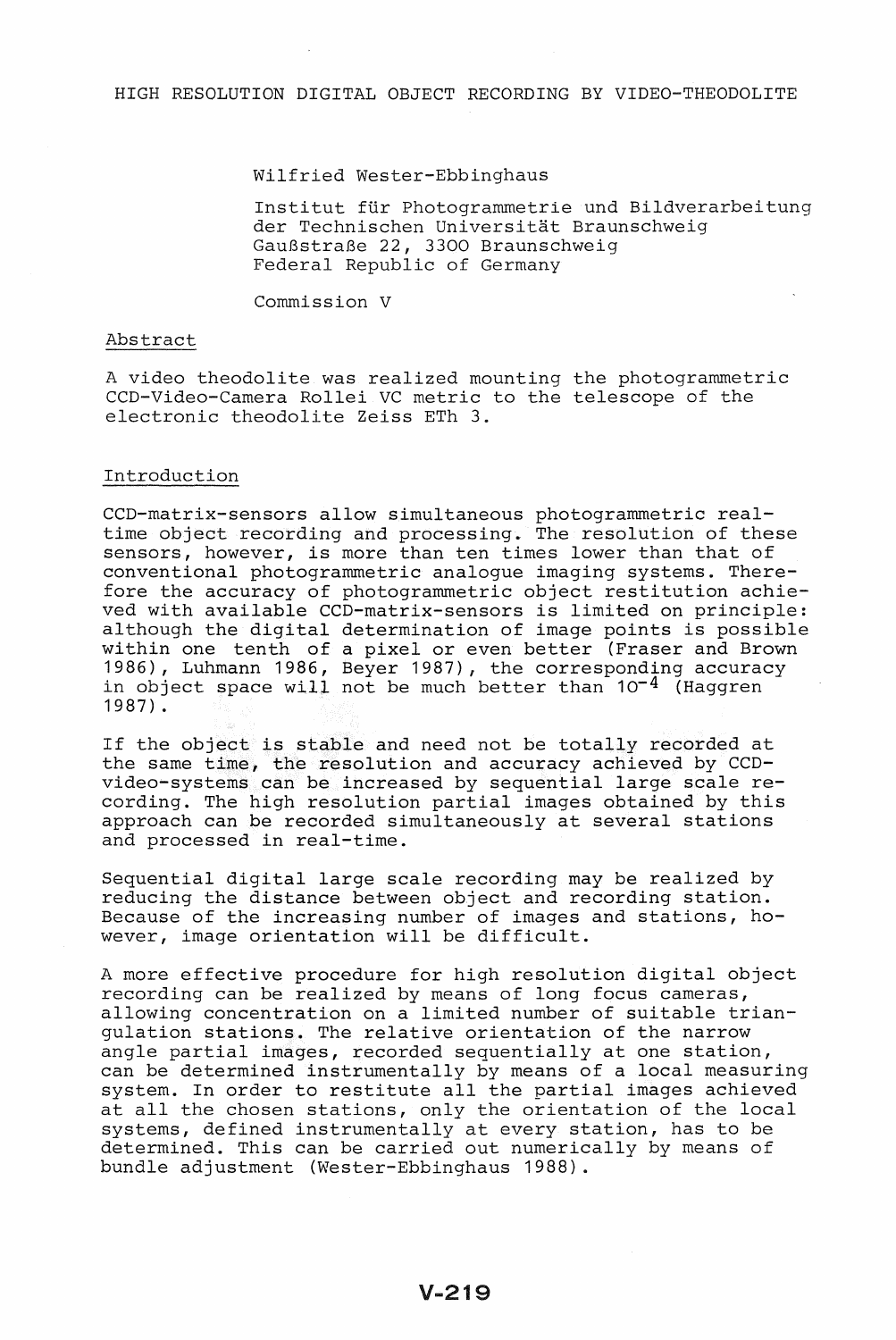

Fig. 1 local sensor orientation by means of the theodolite



 $Fig. 3$ 

Electronic theodolite Zeiss ETh 3, equipped with stepping motors and combined with the photogrammetric CCD-camera Rollei VC metric

# $V-220$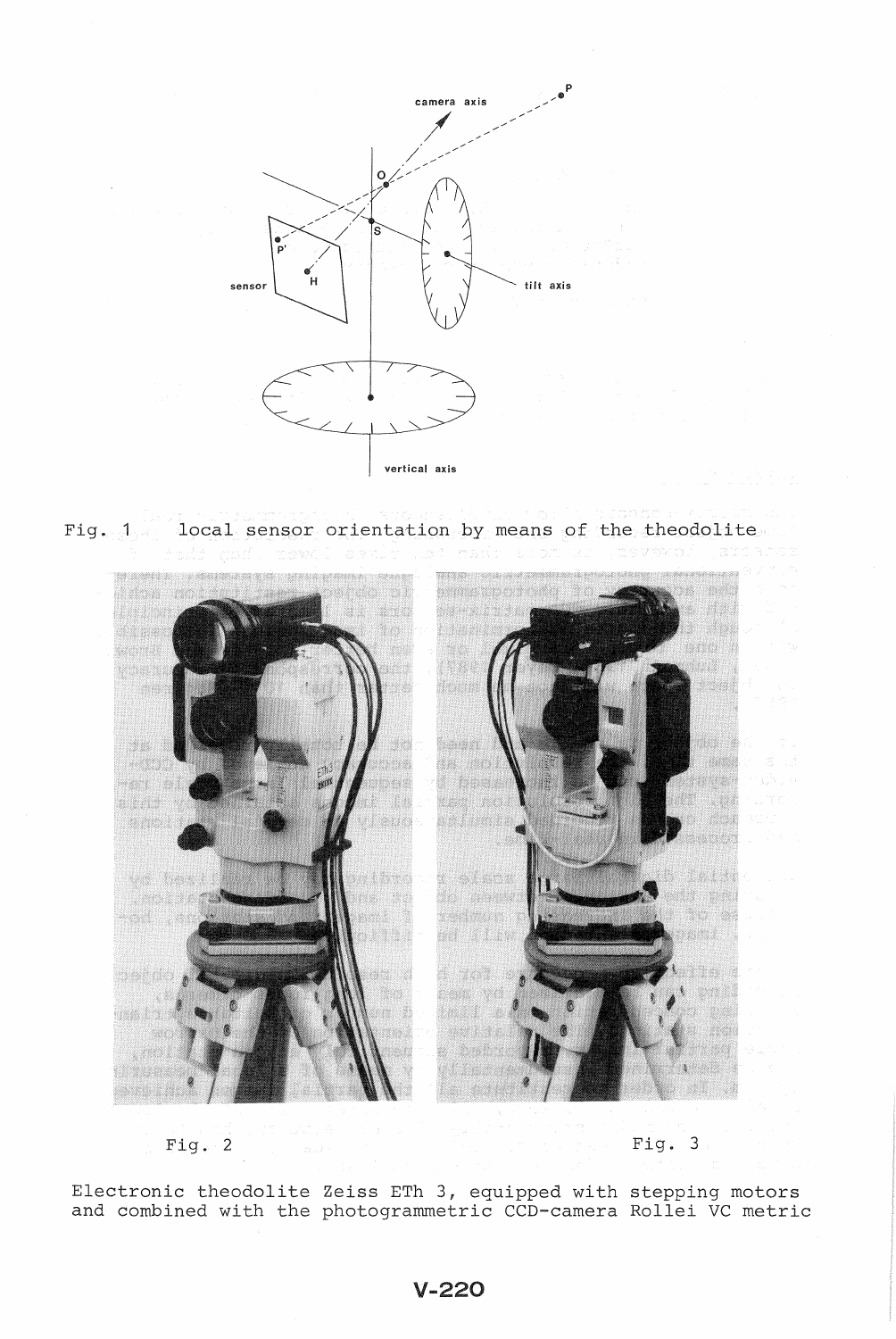#### A video-theodolite system

The geometric relation between long focus partial images of an object, recorded sequentially at one station, can defined by means of the measuring system of a theodolite. The principle is shown in fig. 1. The sensor can be integrated into the theodolite telescope (Gottwald and Berner 1987). Less instrumental effort is required, when the sensor is part of a separate video camera, mounted to the theodolite telescope. In that case image space and theodolite axes are strictly separated.

Fig. 2 and 3 show the video theodolite which is developed at the Institut fur Photogrammetrie und Bildverarbeitung der Technischen Universität Braunschweig in cooperation with Carl Zeiss/Oberkochen and Rollei Fototechnic/Braunschweig.

The electronic theodolite Zeiss ETh 3 is equipped with stepping motors the vertical and the horizontal axis.

The video camera Rollei VC metric, which is also available seperately (Fig. 4), is specially designed for photogrammetric purposes: the external synchronisation avoids line jitter in the ccD-images and the fiducial marks, projected onto the sensor surface by central projection, define the image space coordinate system optically, independent from the affine deformation and the electronic shift of the CCD-image coordinate system.

According to fig. 5 and 6 the fiducial marks and the object are recorded separately. By means of a beam splitter, an internal illumination projects light onto the fiducial marks, while the camera shutter is closed (fig. 6). The image recorded by the sensor only consists of the projected fiducial marks. In such a pseudo binary image, automatic digital detection of the fiducial marks can be carried out with high accuracy and reliability.

Because of a very small aperture of the illumination source, the fiducial marks are projected with great depth of sharpness. Therefore fiducials and sensor need not be in the same plane in order to get a sharp image of both, the fiducial marks and the object (fig. 5): it is possible to focus the camera individually for every single object point by moving the sensor perpendicularly to the fiducial plane. Because of the perspective reprojection into the fiducal plane, all the partial images are defined finally in one entire and constant image space coordinate system. This leads to a focusable video system with constant interior orientation.

The relation between the measuring system of the theodolite and the image space of the video camera can be taken into account numerically. In order to determine the unknown parameters of the system and in order to integrate a priori known paramters, bundle adjustment is to be carried out, using a direct mathematical formulation, which describes the image coordinates of the CCDcamera as a function of the object coordinates, the orientation parameters and the horizontal and vertical angles, provided by the theodolite system (Wester-Ebbinghaus, 1988).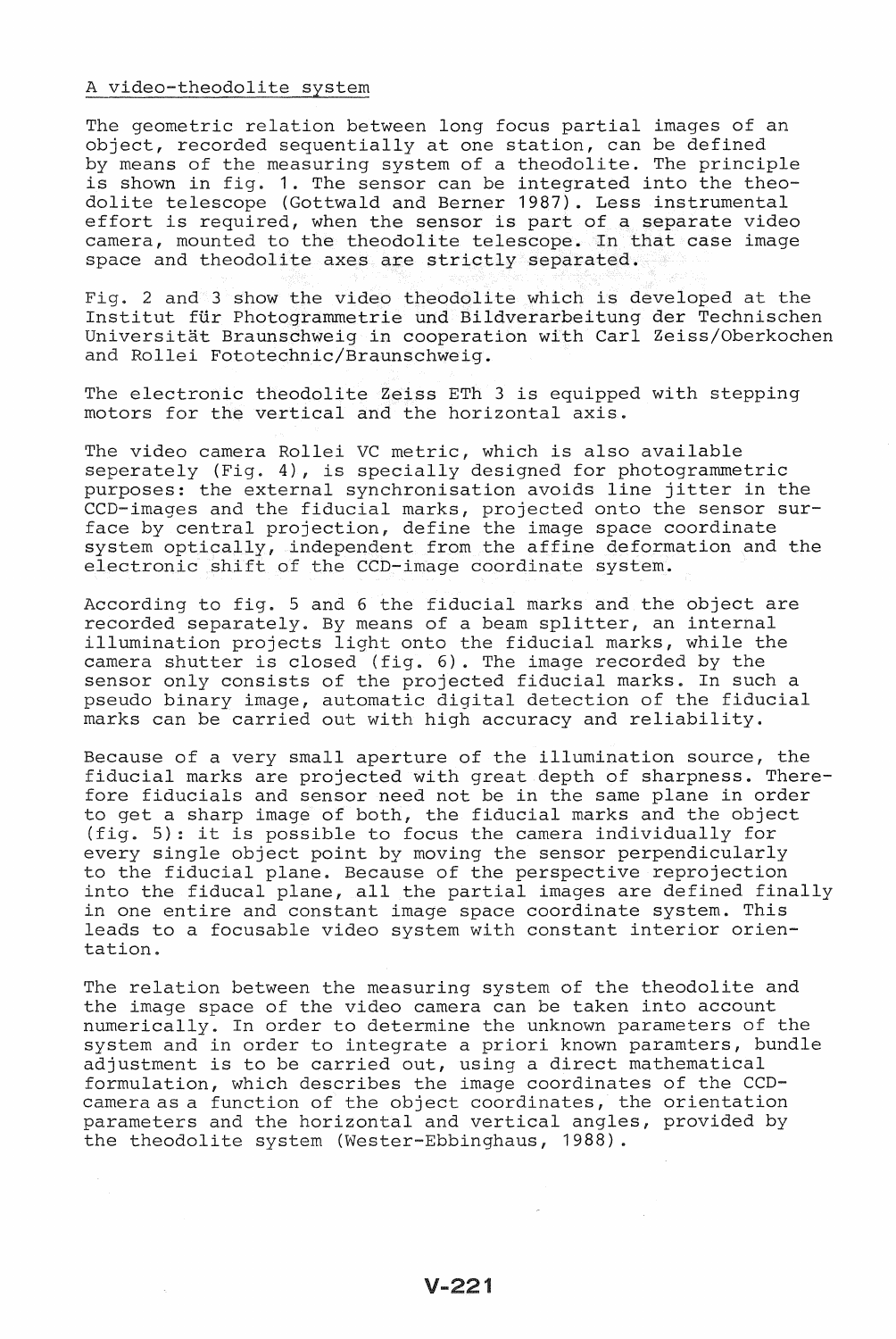

Fig. 4 Photogrammetric CCD-camera Rollei VC metric: motorized focusing, fiducial marks (see fig. 5 and 6) and external line synchronisation



Fig. 5 CCD-camera with fiducial marks, object recording (compare fig. 6)



Fig. 6 CCD-camera with fiducial marks, recording of the fiducial marks (compare fig. 5)

# $V - 222$